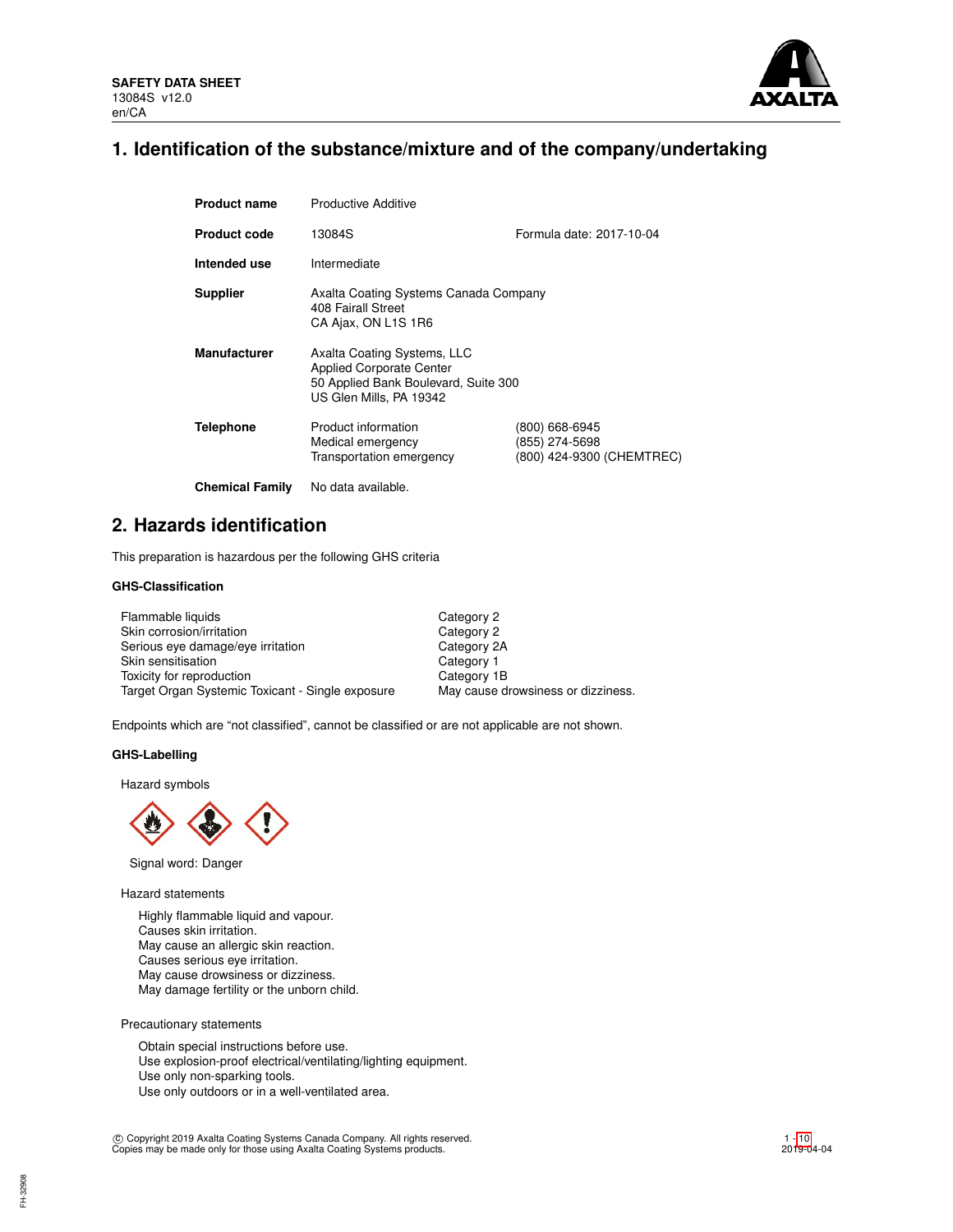

Contaminated work clothing should not be allowed out of the workplace. Wear protective gloves/protective clothing/eye protection/face protection. IF ON SKIN: Wash with plenty of soap and water. IF INHALED: Remove person to fresh air and keep comfortable for breathing. IF IN EYES: Rinse cautiously with water for several minutes. Remove contact lenses, if present and easy to do. Continue rinsing. Specific treatment (see supplemental first aid instructions on this label). If skin irritation or rash occurs: Get medical advice/ attention. If eye irritation persists: Get medical advice/ attention. Store in a well-ventilated place. Keep container tightly closed. Store locked up. Dispose of contents/container in accordance with local regulations. Keep away from heat, hot surfaces, sparks, open flames and other ignition sources. No smoking. Ground and bond container and receiving equipment. Take action to prevent static discharges. Avoid breathing dust/ fume/ gas/ mist/ vapours/ spray. IF ON SKIN (or hair): Take off immediately all contaminated clothing. Rinse skin with water or shower.

Take off immediately all contaminated clothing and wash it before reuse.

## **Other hazards which do not result in classification**

Intentional misuse by deliberately concentrating and inhaling the contents may be harmful or fatal.

#### **The following percentage of the mixture consists of ingredient(s) with unknown acute toxicity:** 0 %

## **3. Composition/information on ingredients**

Mixture of synthetic resins and solvents

## **Components**

| CAS-No.       | Chemical name                                                          | Concentration |
|---------------|------------------------------------------------------------------------|---------------|
| $67 - 64 - 1$ | Acetone                                                                | $30 - 60%$    |
| 141-78-6      | Ethyl acetate                                                          | $5 - 10%$     |
| 142-82-5      | Heptane                                                                | $5 - 10%$     |
| 127519-17-9   | Substituted benzotriazole                                              | $5 - 10%$     |
| 41556-26-7    | Bis(1,2,2,6,6-pentamethyl-4-piperidinyl)<br>seba-<br>cate              | $3 - 7%$      |
| 82919-37-7    | Decanedioic acid, methyl 1,2,2,6,6-pentamethyl-<br>4-piperidinyl ester | 1 - 5%        |
| 78-93-3       | Methyl ethyl ketone                                                    | $1 - 5%$      |
| 1445-45-0     | Trimethyl orthoacetate                                                 | 1 - 5%        |
| 61788-93-0    | Amines, coco alkyldimethyl                                             | $0.5 - 1.5%$  |
| 77-58-7       | Dibutyl tin dilaurate                                                  | $0.1 - 1.0\%$ |
| 110-43-0      | Methyl amyl ketone                                                     | $0.1 - 1.0\%$ |

Actual concentration ranges withheld as a trade secret.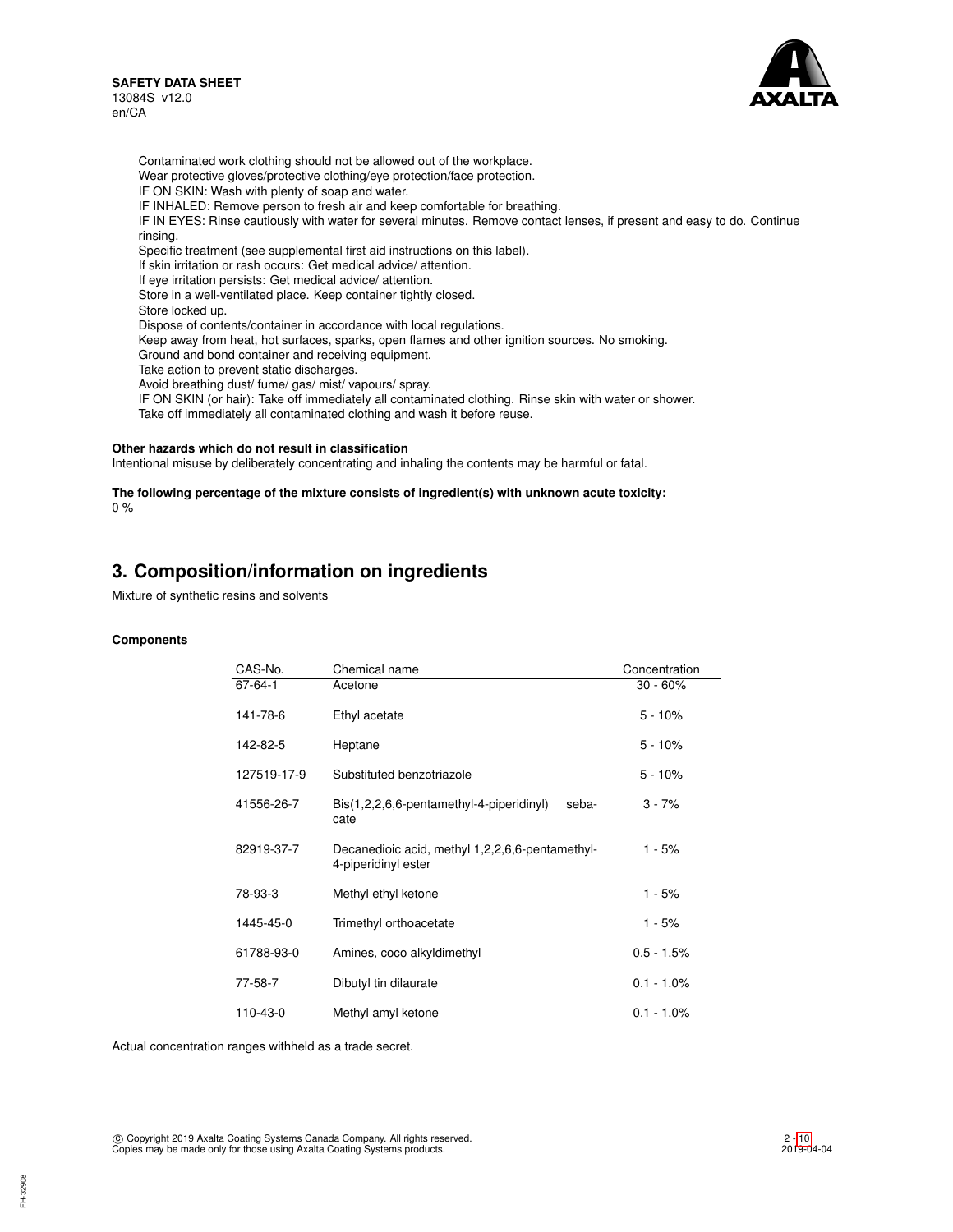Non-regulated ingredients 5 - 10%



# **4. First aid measures**

## **Eye contact**

Remove contact lenses. Irrigate copiously with clean, fresh water for at least 15 minutes, holding the eyelids apart. Seek medical advice.

## **Skin contact**

Do NOT use solvents or thinners. Take off all contaminated clothing immediately. Wash skin thoroughly with soap and water or use recognized skin cleanser. If skin irritation persists, call a physician.

#### **Inhalation**

Avoid inhalation of vapour or mist. Move to fresh air in case of accidental inhalation of vapours. If breathing is irregular or stopped, administer artificial respiration. If unconscious place in recovery position and seek medical advice. If symptoms persist, call a physician.

#### **Ingestion**

If swallowed, seek medical advice immediately and show this safety data sheet (SDS) or product label. Do NOT induce vomiting. Keep at rest.

#### **Most Important Symptoms/effects, acute and delayed**

#### **Inhalation**

May cause nose and throat irritation. May cause nervous system depression characterized by the following progressive steps: headache, dizziness, nausea, staggering gait, confusion, unconsciousness. Reports have associated repeated and prolonged overexposure to solvents with permanent brain and nervous system damage.

#### **Ingestion**

May result in gastrointestinal distress.

#### **Skin or eye contact**

May cause irritation or burning of the eyes. Repeated or prolonged liquid contact may cause skin irritation with discomfort and dermatitis.

### **Indication of Immediate medical attention and special treatment needed if necessary**

No data available on the product. See section 3 and 11 for hazardous ingredients found in the product.

## **5. Firefighting measures**

#### **Suitable extinguishing media**

Universal aqueous film-forming foam, Carbon dioxide (CO2), Dry chemical

## **Extinguishing media which shall not be used for safety reasons**

High volume water jet

#### **Hazardous combustion products**

CO, CO2, smoke, and oxides of any heavy metals that are reported in "Composition, Information on Ingredients" section.

#### **Fire and Explosion Hazards**

Flammable liquid. Vapor/air mixture will burn when an ignition source is present.

## **Special Protective Equipment and Fire Fighting Procedures**

Full protective flameproof clothing should be worn as appropriate. Wear self-contained breathing apparatus for firefighting if necessary. In the event of fire, cool tanks with water spray. Do not allow run-off from fire fighting to enter public sewer systems or public waterways.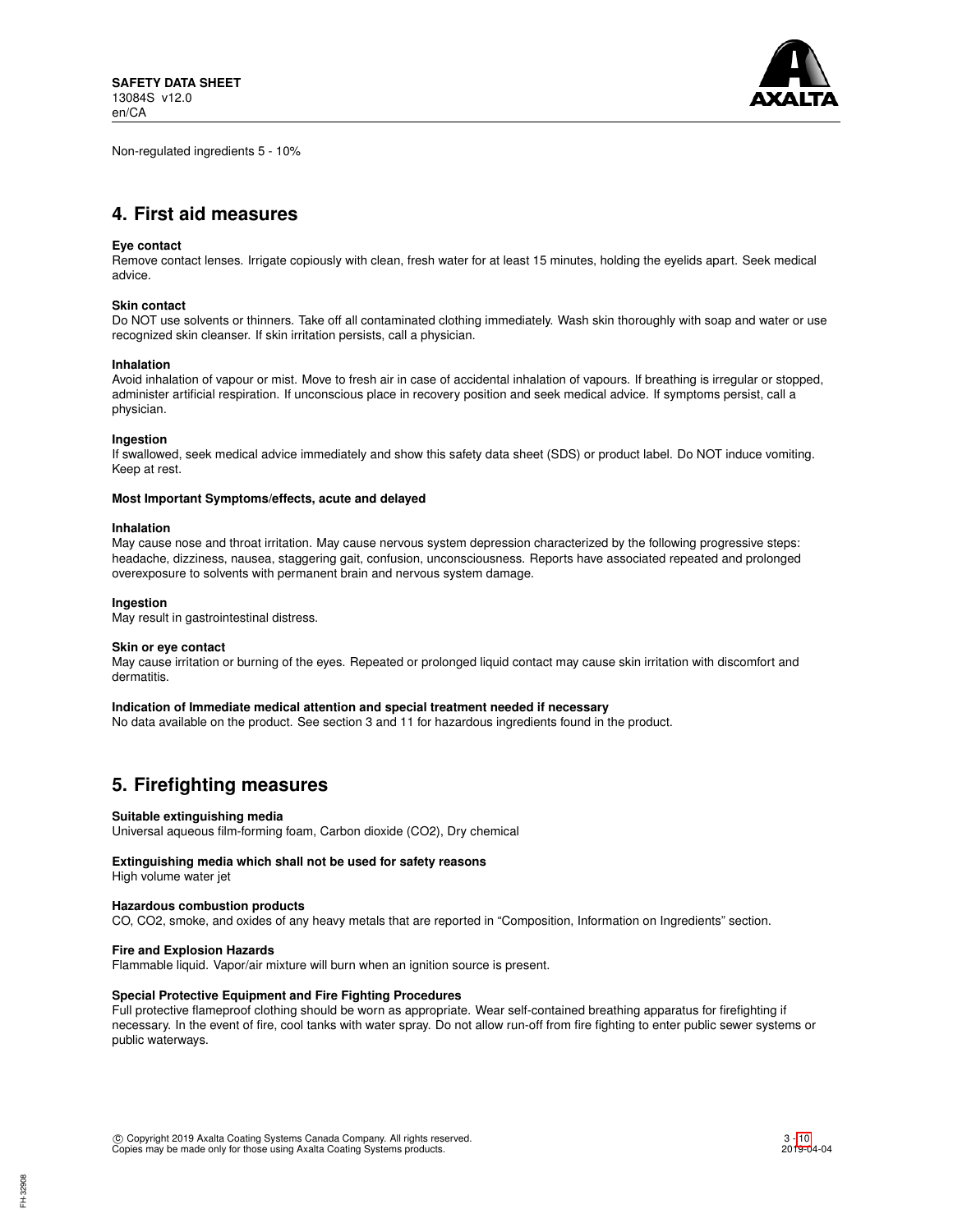

## **6. Accidental release measures**

### **Procedures for cleaning up spills or leaks**

Ventilate area. Remove sources of ignition. Prevent skin and eye contact and breathing of vapor. Wear a properly fitted air-purifying respirator with organic vapor cartridges (NIOSH approved TC-23C), eye protection, gloves and protective clothing. Confine, remove with inert absorbent, and dispose of properly.

## **Environmental precautions**

Do not let product enter drains. Notify the respective authorities in accordance with local law in the case of contamination of rivers, lakes or waste water systems.

# **7. Handling and storage**

## **Precautions for safe handling**

Observe label precautions. Keep away from heat, sparks, flame, static discharge and other sources of ignition. VAPORS MAY IGNITE EXPLOSIVELY. Vapors may spread long distances. Prevent buildup of vapors. Extinguish all pilot lights and turn off heaters, non-explosion proof electrical equipment and other sources of ignition during and after use and until all vapors are gone. Close container after each use. Ground containers when pouring. Wash thoroughly after handling and before eating or smoking. Do not store above 49 ℃ (120 °F). If material is a coating: do not sand, flame cut, braze or weld dry coating without a NIOSH approved air purifying respirator with particulate filters or appropriate ventilation , and gloves. Combustible dust clouds may be created where operations produce fine material (dust). Avoid formation of significant deposits of material as they may become airborne and form combustible dust clouds. Build up of fine material should be cleaned using gentle sweeping or vacuuming in accordance with best practices. Cleaning methods (e.g. compressed air) which can generate potentially combustible dust clouds should not be used.

## **Advice on protection against fire and explosion**

Solvent vapours are heavier than air and may spread along floors. Vapors may form explosive mixtures with air and will burn when an ignition source is present. Always keep in containers of same material as the original one. Never use pressure to empty container: container is not a pressure vessel. The accumulation of contaminated rags may result in spontaneous combustion. Good housekeeping standards and regular safe removal of waste materials will minimize the risks of spontaneous combustion and other fire hazards.

## **Storage**

## **Requirements for storage areas and containers**

Observe label precautions. Store in a dry, well ventilated place away from sources of heat, ignition and direct sunlight. No smoking. Prevent unauthorized access. Containers which are opened must be carefully resealed and kept upright to prevent leakage.

## **Advice on common storage**

Store separately from oxidizing agents and strongly alkaline and strongly acidic materials.

## **8. Exposure controls/personal protection**

## **Engineering controls and work practices**

Provide adequate ventilation.This should be achieved by a good general extraction and -if practically feasible- by the use of a local exhaust ventilation.If these are not sufficient to maintain concentrations of particulates and solvent vapour below the OEL, suitable respiratory protection must be worn.

## **National occupational exposure limits**

| CAS-No.  | Chemical name | Source Time             | Tvpe        | Value                  | Note |
|----------|---------------|-------------------------|-------------|------------------------|------|
| 67-64-1  | Acetone       | ACGIH 15 min            | <b>STEL</b> | 750 ppm                |      |
|          |               | ACGIH 8 hr              | TWA         | 500 ppm                |      |
|          |               | OSHA 8 hr               | TWA         | 1,000 ppm              |      |
| 141-78-6 | Ethyl acetate | ACGIH 8 hr<br>OSHA 8 hr | TWA<br>TWA  | $400$ ppm<br>$400$ ppm |      |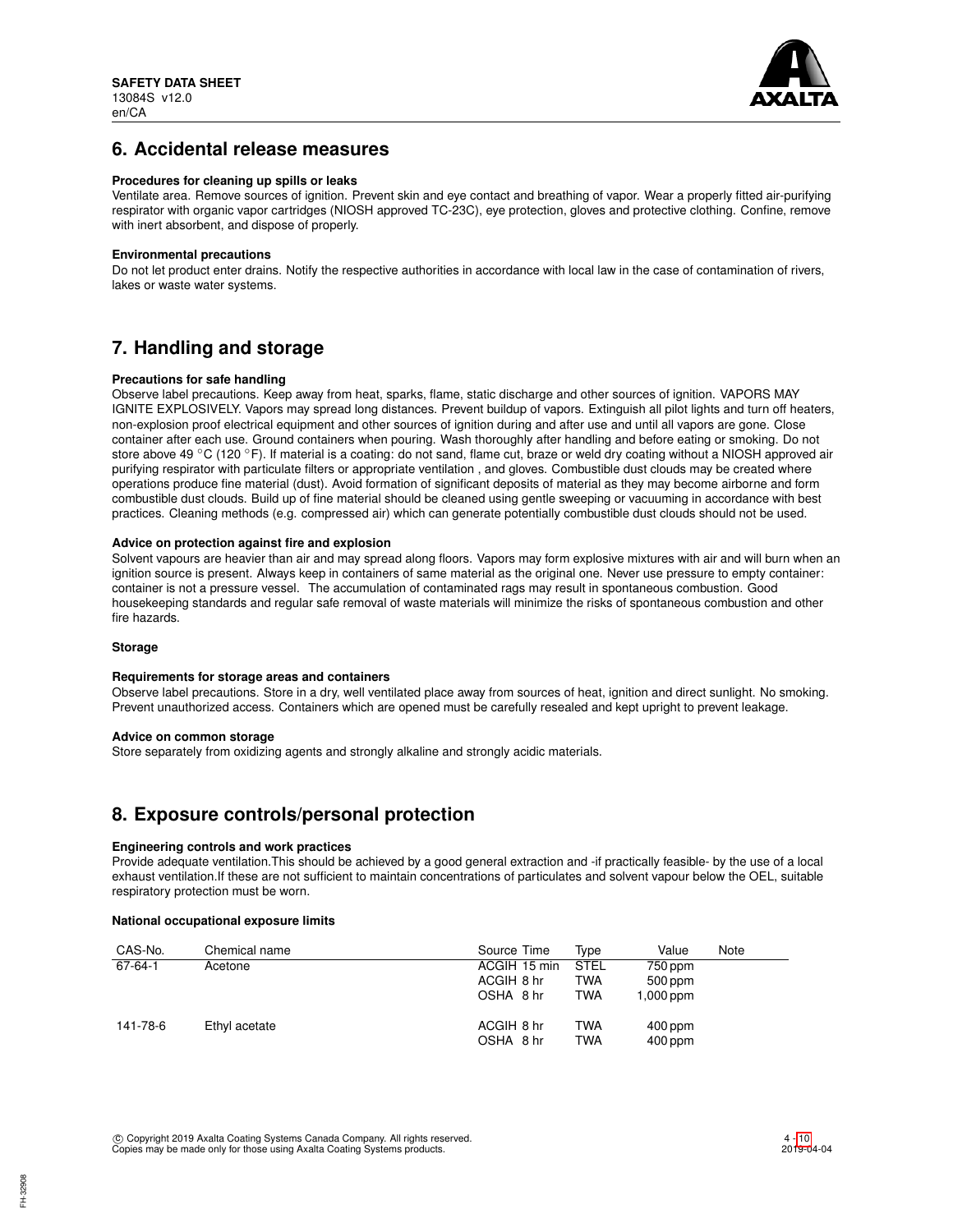**SAFETY DATA SHEET** 13084S v12.0



| 13084S v12. |  |
|-------------|--|
| en/CA       |  |

| CAS-No.     | Chemical name             | Source Time              | Type        | Value                     | Note |
|-------------|---------------------------|--------------------------|-------------|---------------------------|------|
| 142-82-5    | Heptane                   | ACGIH 15 min             | <b>STEL</b> | 500 ppm                   |      |
|             |                           | ACGIH 8 hr               | <b>TWA</b>  | $400$ ppm                 |      |
|             |                           | OSHA 8 hr                | <b>TWA</b>  | 500 ppm                   |      |
| 127519-17-9 | Substituted benzotriazole | Supplier <sub>8</sub> hr | <b>TWA</b>  | $4 \,\mathrm{mq/m}$ 3     |      |
| 78-93-3     | Methyl ethyl ketone       | ACGIH 8 hr               | <b>TWA</b>  | $200$ ppm                 |      |
|             |                           | OSHA 8 hr                | <b>TWA</b>  | $200$ ppm                 |      |
| 77-58-7     | Dibutyl tin dilaurate     | ACGIH 8 hr               | <b>TWA</b>  | $0.1 \text{mq/m}3$ Sn     |      |
|             |                           | OSHA 8 hr                | <b>TWA</b>  | $0.1 \,\mathrm{mg/m3}$ Sn |      |
| 110-43-0    | Methyl amyl ketone        | ACGIH 8 hr               | <b>TWA</b>  | 50 ppm                    |      |
|             |                           | OSHA 8 hr                | <b>TWA</b>  | $100$ ppm                 |      |

### **Glossary**

CEIL Ceiling exposure limit STEL Short term exposure limit TWA Time weighted average

TWAE Time-Weighted Average

#### **Protective equipment**

Personal protective equipment should be worn to prevent contact with eyes, skin or clothing.

### **Respiratory protection**

Do not breathe vapors or mists. Wear a properly fitted air-purifying respirator with organic vapor cartridges (NIOSH approved TC-23C) and particulate filter (NIOSH TC-84A) during application and until all vapors and spray mists are exhausted. In confined spaces, or in situations where continuous spray operations are typical, or if proper air-purifying respirator fit is not possible, wear a positive pressure, supplied-air respirator (NIOSH TC-19C). In all cases, follow respirator manufacturer's directions for respirator use. Do not permit anyone without protection in the painting area.

#### **Eye protection**

Desirable in all industrial situations. Goggles are preferred to prevent eye irritation. If safety glasses are substituted, include splash guard or side shields.

#### **Skin and body protection**

Neoprene gloves and coveralls are recommended.

#### **Hygiene measures**

Wash skin thoroughly with soap and water or use recognized skin cleanser. Do NOT use solvents or thinners.

## **Environmental exposure controls**

Do not let product enter drains.

## **9. Physical and chemical properties**

### **Appearance**

**Form:** liquid **Colour:** clear

| Flash point                                                                                                                                        | $\vert$ -18 $^{\circ}{\rm C}$                                   |
|----------------------------------------------------------------------------------------------------------------------------------------------------|-----------------------------------------------------------------|
| Lower Explosive Limit<br><b>Upper Explosive Limit</b><br>Evaporation rate<br>Vapor pressure of principal solvent<br>Solubility of Solvent In Water | $1\%$<br>12.8%<br>Slower than Ether<br>143.9 hPa<br>appreciable |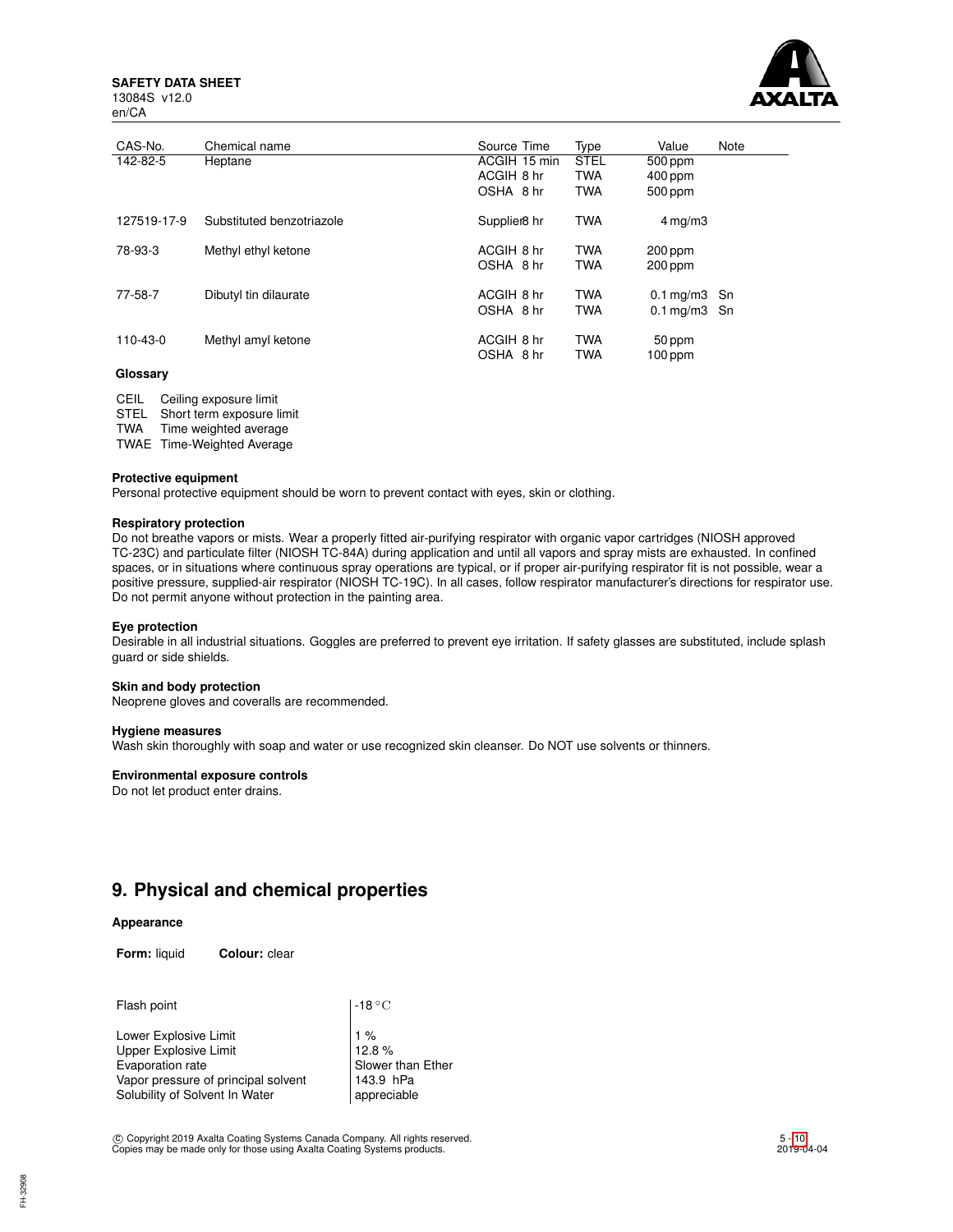

Vapor density of principal solvent (Air = 1)  $\begin{vmatrix} 2 \\ 56 \degree \text{C} \end{vmatrix}$ Approx. Boiling Range<br>Approx. Freezing Range 134 – -29 °C Approx. Freezing Range -134 – -29 ◦C Gallon Weight (lbs/gal) Specific Gravity  $\vert$  0.84 Percent Volatile By Volume 80.52% Percent Volatile By Weight 76.20%<br>
Percent Solids By Volume 19.48% Percent Solids By Volume Percent Solids By Weight | 23.80% pH (waterborne systems only) <br>
Partition coefficient: n-octanol/water <br>
No data available Partition coefficient: n-octanol/water  $\begin{array}{c|c} | \text{No data} \\ | \text{215} \text{°C} \end{array}$ Ignition temperature 215 °C DIN 51794 Decomposition temperature Not applicable. Viscosity  $(23 °C)$  Not applicable. ISO 2431-1993

# **10. Stability and reactivity**

## **Stability**

Stable

## **Conditions to avoid**

Stable under recommended storage and handling conditions (see section 7).

## **Materials to avoid**

None reasonably foreseeable.

### **Hazardous decomposition products**

When exposed to high temperatures may produce hazardous decomposition products such as carbon monoxide and dioxide, smoke, oxides of nitrogen.

## **Hazardous Polymerization**

Will not occur.

## **Sensitivity to Static Discharge**

Solvent vapors in air may explode if static grounding and bonding is not used during transfer of this product.

#### **Sensitivity to Mechanical Impact**

None known.

## **11. Toxicological information**

### **Information on likely routes of exposure**

## **Inhalation**

May cause nose and throat irritation. May cause nervous system depression characterized by the following progressive steps: headache, dizziness, nausea, staggering gait, confusion, unconsciousness. Reports have associated repeated and prolonged overexposure to solvents with permanent brain and nervous system damage.

#### **Ingestion**

May result in gastrointestinal distress.

### **Skin or eye contact**

May cause irritation or burning of the eyes. Repeated or prolonged liquid contact may cause skin irritation with discomfort and dermatitis.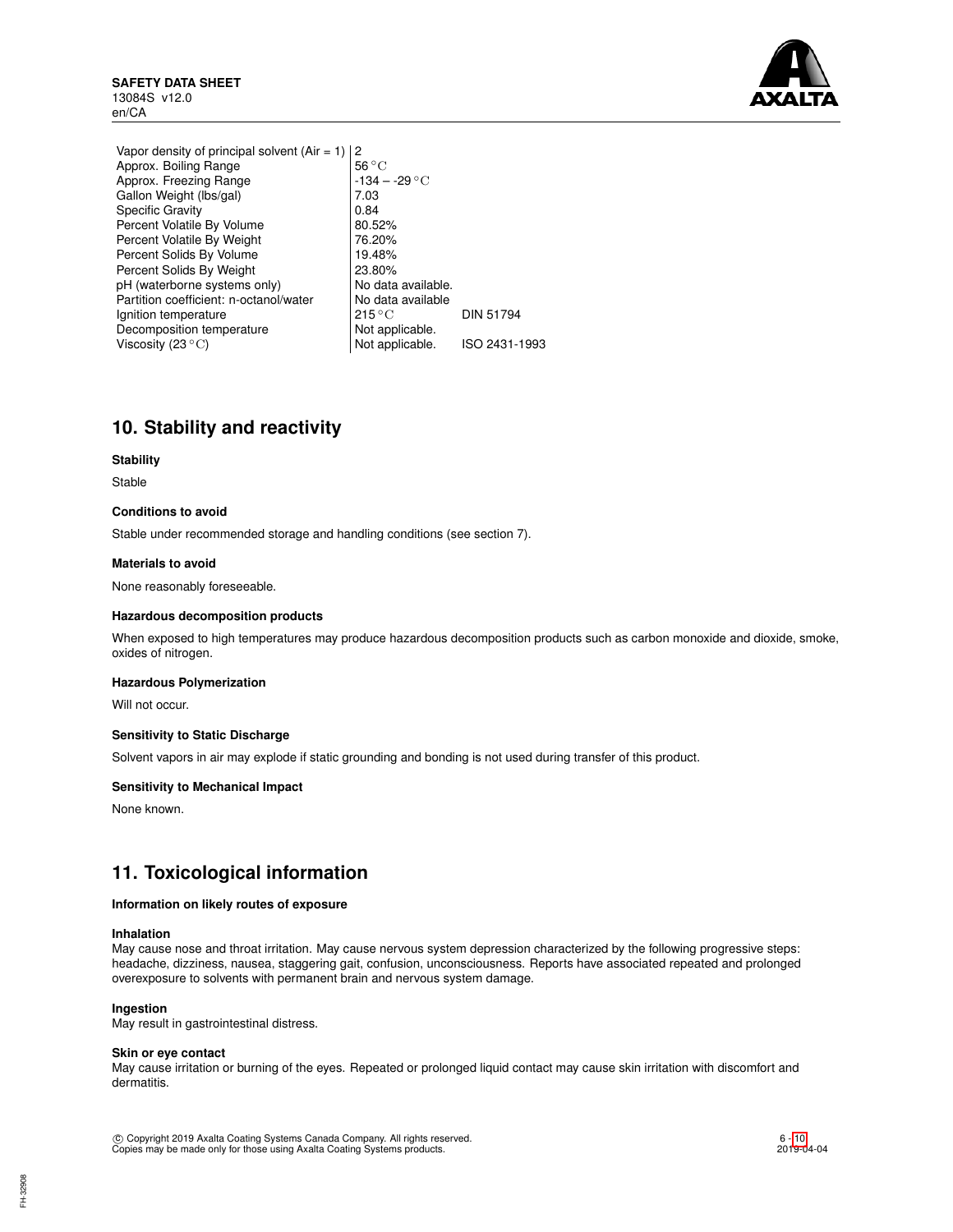

#### **Delayed and immediate effects and also chronic effects from short and long term exposure:**

**Acute oral toxicity** not hazardous

#### **Acute dermal toxicity** not hazardous

**Acute inhalation toxicity**

not hazardous

% of unknown composition: 0 %

## **Skin corrosion/irritation**

| Acetone                    | Category 3  |
|----------------------------|-------------|
| Ethyl acetate              | Category 3  |
| Heptane                    | Category 2  |
| Methyl ethyl ketone        | Category 3  |
| Trimethyl orthoacetate     | Category 2  |
| Amines, coco alkyldimethyl | Category 1B |
| Dibutyl tin dilaurate      | Category 1B |

## **Serious eye damage/eye irritation**

| Acetone                               | Category 2A |
|---------------------------------------|-------------|
| Ethyl acetate                         | Category 2A |
| Methyl ethyl ketone                   | Category 2A |
| Amines, coco alkyldimethyl Category 1 |             |
| Dibutyl tin dilaurate                 | Category 1  |
|                                       |             |

## **Respiratory sensitisation**

Not classified according to GHS criteria

## **Skin sensitisation**

| Bis(1,2,2,6,6-pentamethyl-4-piperidinyl) sebacate                             | Category 1A |
|-------------------------------------------------------------------------------|-------------|
| Decanedioic acid, methyl 1,2,2,6,6-pentamethyl-4-piperidinyl ester Category 1 |             |
| Trimethyl orthoacetate                                                        | Category 1  |
| Dibutyl tin dilaurate                                                         | Category 1  |
|                                                                               |             |

### **Germ cell mutagenicity**

Not classified according to GHS criteria

#### **Carcinogenicity** Not classified according to GHS criteria

**Toxicity for reproduction**

Dibutyl tin dilaurate Category 1B

## **Target Organ Systemic Toxicant - Single exposure**

• **Inhalation**

**Narcotic effects** Methyl amyl ketone, Ethyl acetate

## **Target Organ Systemic Toxicant - Repeated exposure**

Not classified according to GHS criteria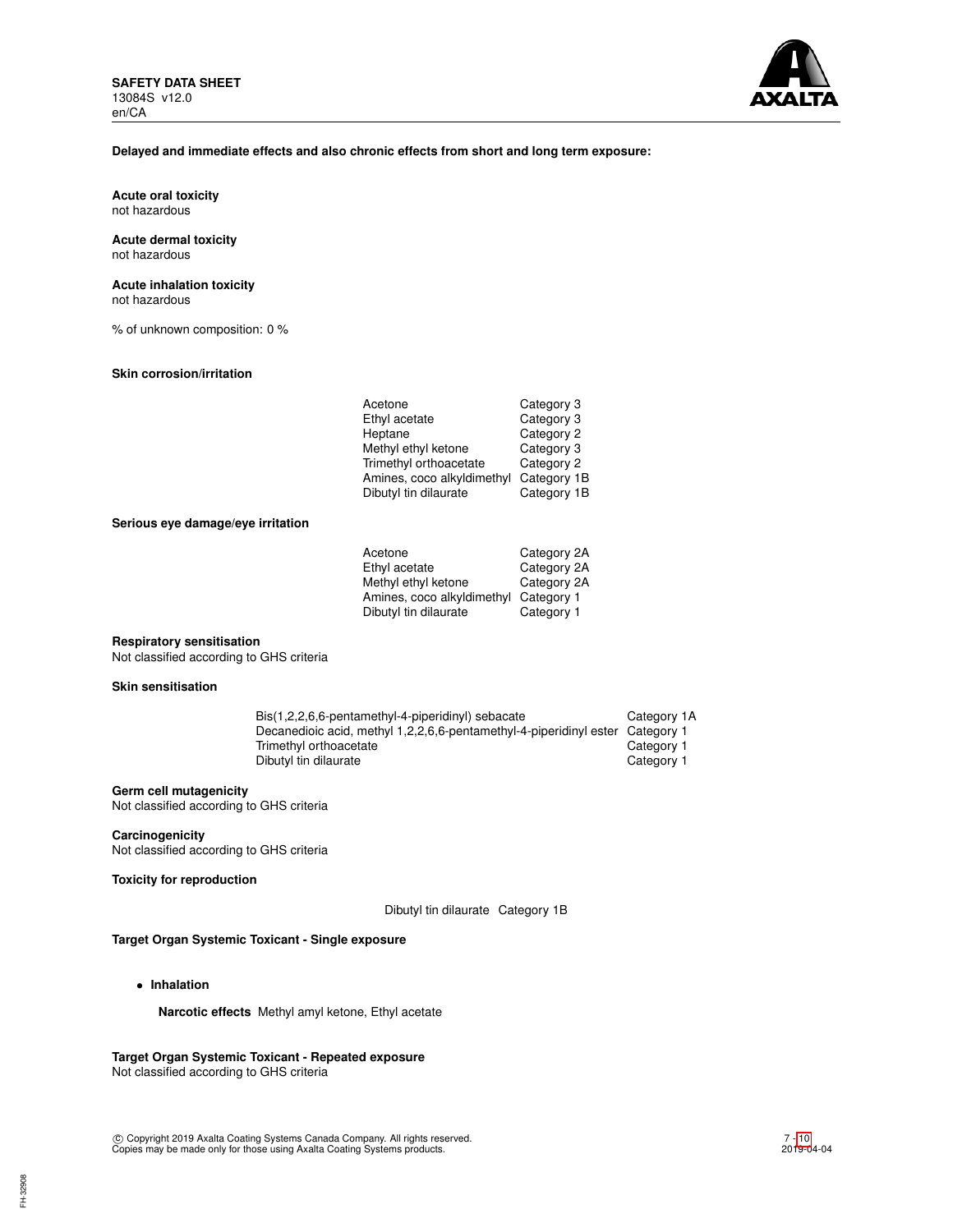

## **Aspiration toxicity**

Not classified according to GHS criteria

## **Numerical measures of toxicity (acute toxicity estimation (ATE),etc. )**

No information available.

## **Symptoms related to the physical, chemical and toxicological characteristics**

Exposure to component solvents vapours concentration in excess of the stated occupational exposure limit may result in adverse health effect such as mucous membrane and respiratory system irritation and adverse effect on kidney, liver and central nervous system. Symptoms and signs include headache, dizziness, fatigue, muscular weakness, drowsiness and in extreme cases, loss of consciousness. Through skin resorbtion, solvents can cause some of the effects described here. Repeated or prolonged contact with the preparation may cause removal of natural fat from the skin resulting in non-allergic contact dermatitis and absorption through the skin. The liquid splashed in the eyes may cause irritation and reversible damage.

# **12. Ecological information**

There are no data available on the product itself. The product should not be allowed to enter drains or watercourses.

# **13. Disposal considerations**

## **Provincial Waste Classification**

Check appropriate provincial and local waste disposal regulations for proper classifications.

## **Waste Disposal Method**

Do not allow material to contaminate ground water systems. Incinerate or otherwise dispose of waste material in accordance with Federal, State, Provincial, and local requirements. Do not incinerate in closed containers.

## **14. Transport information**

**International transport regulations**

| <b>IMDG (Sea transport)</b><br>UN number:<br>Proper shipping name:               | 1263<br>PAINT RELATED MATERIAL                                  |
|----------------------------------------------------------------------------------|-----------------------------------------------------------------|
| Hazard Class:<br>Subsidiary Hazard Class:<br>Packing group:<br>Marine Pollutant: | 3<br>Not applicable.<br>Ш<br>yes [heptane (mixture of isomers)] |
| <b>ICAO/IATA (Air transport)</b><br>UN number:<br>Proper shipping name:          | 1263<br>PAINT RELATED MATERIAL                                  |
| Hazard Class:<br>Subsidiary Hazard Class:<br>Packing group:                      | 3<br>Not applicable.<br>Ш                                       |
| TDG<br>UN number:<br>Proper shipping name:                                       | 1263<br>PAINT RELATED MATERIAL                                  |
| Hazard Class:                                                                    | 3                                                               |

Subsidiary Hazard Class: Not applicable.<br>Packing group: Il Packing group: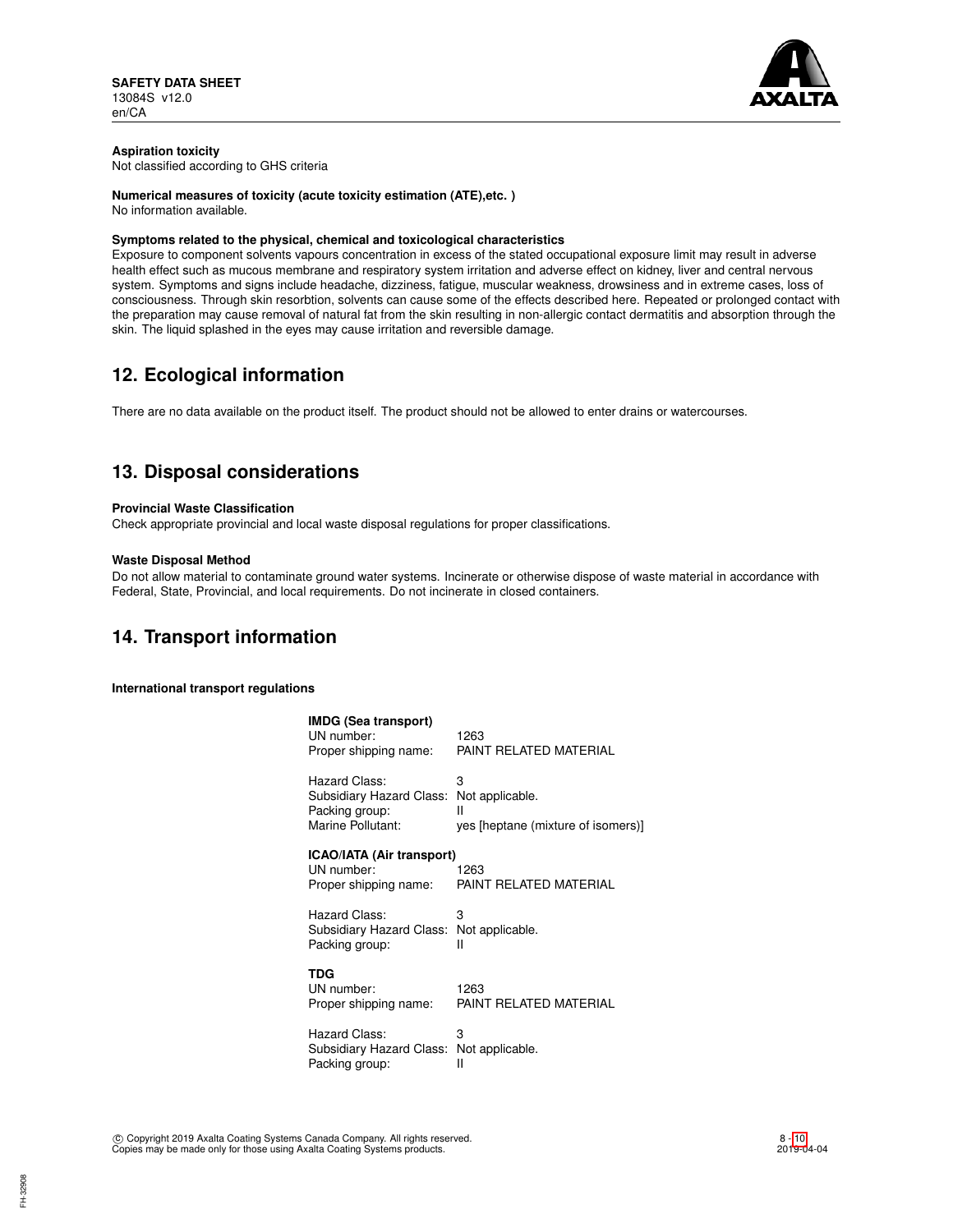

## **Matters needing attention for transportation**

Confirm that there is no breakage, corrosion, or leakage from the container before shipping. Be sure to prevent damage to cargo by loading so as to avoid falling, dropping, or collapse. Ship in appropriate containers with denotation of the content in accordance with the relevant statutes and rules.

# **15. Regulatory information**

## **TSCA Status**

In compliance with TSCA Inventory requirements for commercial purposes.

## **DSL Status**

All components of the mixture are listed on the DSL.

## **Photochemical Reactivity**

Non-photochemically reactive

## **Regulatory information**

|                  |                                       | <b>EPCRA</b> |           |           |           | CERCLA | CAA       |            |
|------------------|---------------------------------------|--------------|-----------|-----------|-----------|--------|-----------|------------|
|                  | CAS # Ingredient                      | 302          | TPQ       | RQ.       | 311/312   | 313    | RQ(lbs)   | <b>HAP</b> |
| 67-64-1          | Acetone                               | N            | ΝR        | <b>NR</b> | A,C,F     | N      | 5.000     | N          |
|                  | 141-78-6 Ethyl acetate                | N            | ΝR        | <b>NR</b> | C.F       | N      | <b>NR</b> | N          |
| 142-82-5 Heptane |                                       | N            | ΝR        | NR.       | A,C,F     | N      | <b>NR</b> | N          |
|                  | 127519-17-9 Substituted benzotriazole | N            | ΝR        | <b>NR</b> | C         | N      | <b>NR</b> | N          |
|                  | 41556-26-7 Bis(1,2,2,6,6-pentamethyl- | N            | NR.       | <b>NR</b> | A,F       | N      | <b>NR</b> | N          |
|                  | 4-piperidinyl) sebacate               |              |           |           |           |        |           |            |
|                  | 82919-37-7 Decanedioic acid, methyl   | N            | NR.       | <b>NR</b> | N         | N      | <b>NR</b> | N          |
|                  | 1,2,2,6,6-pentamethyl-4-              |              |           |           |           |        |           |            |
|                  | piperidinyl ester                     |              |           |           |           |        |           |            |
| 78-93-3          | Methyl ethyl ketone                   | N            | NR.       | <b>NR</b> | A,C,F     | N      | 5.000     | N          |
|                  | 1445-45-0 Trimethyl orthoacetate      | N            | NR.       | <b>NR</b> | <b>NA</b> | N      | <b>NR</b> | N          |
|                  | 61788-93-0 Amines, coco alkyldimethyl | N            | NR.       | <b>NR</b> | A         | N      | <b>NR</b> | N          |
|                  | 77-58-7 Dibutyl tin dilaurate         | N            | <b>NR</b> | <b>NR</b> | <b>NA</b> | N      | <b>NR</b> | N          |
|                  | 110-43-0 Methyl amyl ketone           | Ν            | <b>NR</b> | <b>NR</b> | A.C.F     | N      | <b>NR</b> | N          |

## **Key:**

| <b>EPCRA</b>                            | Emergency Planning and Community Right-to-know Act (aka Title III, SARA)                                                                                                                                                                       |                    |
|-----------------------------------------|------------------------------------------------------------------------------------------------------------------------------------------------------------------------------------------------------------------------------------------------|--------------------|
| 302                                     | Extremely hazardous substances                                                                                                                                                                                                                 |                    |
| 311/312 Categories   F = Fire Hazard    | $R =$ Reactivity Hazard $C =$ Chronic Hazard<br>P = Pressure Related Hazard                                                                                                                                                                    | $A = Acute$ Hazard |
| 313 Information                         | Section 313 Supplier Notification - The chemicals listed above with<br>a 'Y' in the 313 column are subject to reporting requirements of<br>Section 313 of the Emergency Planning and Community<br>Right-to-Know act of 1986 and of 40 CFR 372. |                    |
| CERCLA<br>HAP<br>TPQ<br>RQ<br>NA<br>NR. | Comprehensive Emergency Response, Compensation and Liability Act of 1980.<br>Listed as a Clean Air Act Hazardous Air Pollutant.<br>Threshold Planning Quantity.<br><b>Reportable Quantity</b><br>not available<br>not regulated                |                    |